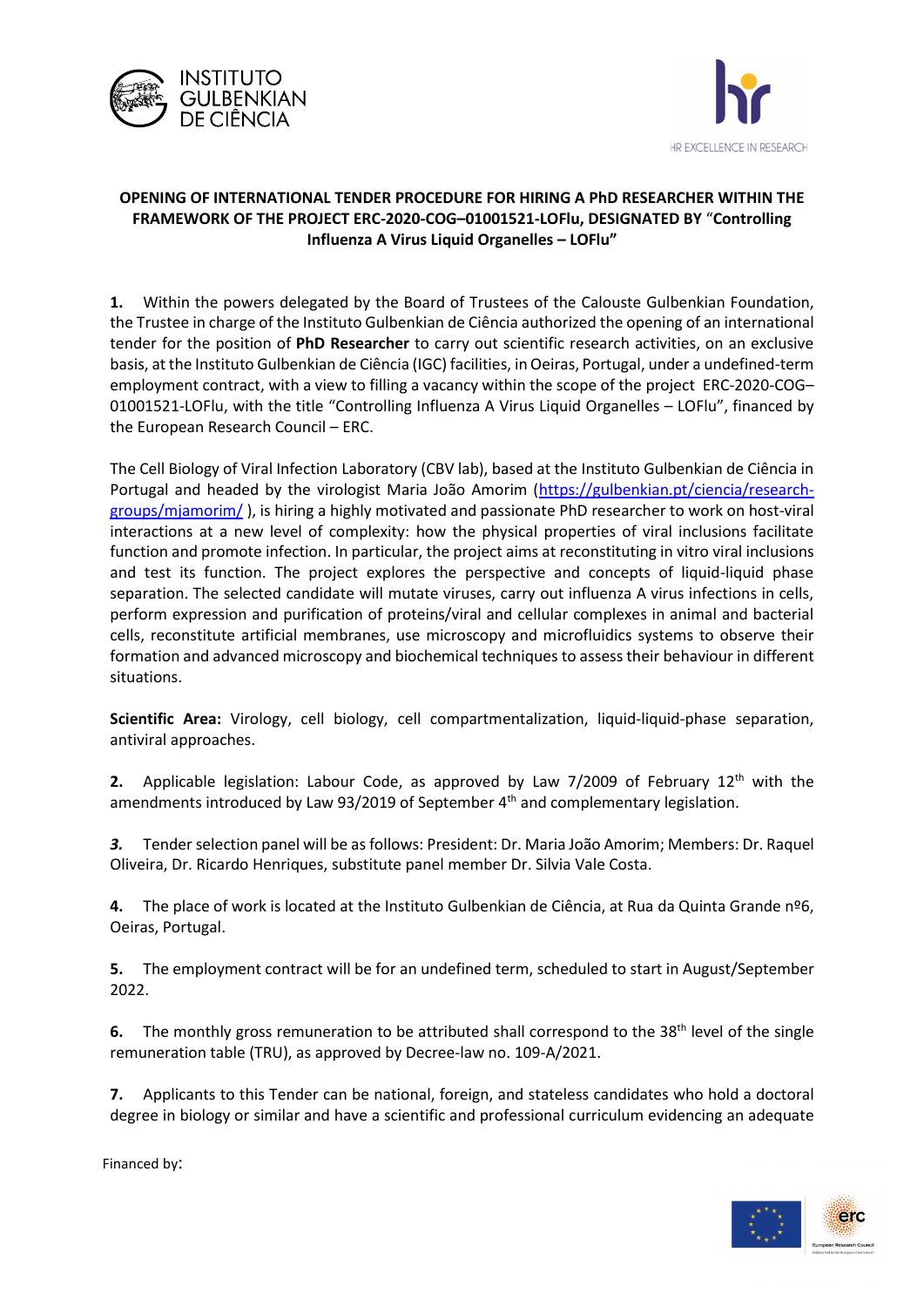



profile for the activity to be carried out. If the doctorate degree was granted by a foreign higher education institution, it must comply with the provisions of Decree-Law no. 66/2018, of August 16 and of the Regulatory Ordinance No. 33/2019, of January 25, and all formalities established therein must be complied with until the fate of signing the contract. In case the doctorate degree of the selected candidate does not comply with the Decree-Law above mentioned including all its formalities, the Selection Panel reserves the right to select the next best candidate.

**8.** General tender admission requirements: we are seeking independent candidates with a PhD in Biology/Biochemistry/Biophysics/Physics or related areas. Solid expertise in protein purification and expression, liposome/membrane production, microfluidics, in vitro reconstitutions, phase separation, and advanced statistical analysis is highly valued. Applicants must be able to plan, execute, interpret, document and troubleshoot problems related to the muti-faceted research and be able to collaborate with members of the laboratory, the institute, or international collaborators.

**9.** Evaluation criteria: applications will be evaluated according to the Curriculum vitae and references letters (35%) and the motivation letter (30%). If deemed necessary by the selection panel, the interview of the selected candidates will represent 35% of the final classification. The final results will be presented on a scale from 0 to 100. The decision is made by nominal vote, in accordance with eligibility and selection criteria, with no abstentions allowed.

**10.** The decision is made by nominal vote of the selection panel members, in accordance with eligibility and selection criteria, with no abstentions allowed. The final results will be presented on a scale from 0 to 100.

**11.** Minutes of the panel meeting should be drawn up to include a summary of all occurrences of said meeting, as well as all votes cast by the members with the respective justification together with a sorted list of approved candidates with their respective classification. These minutes should be made available to candidates whenever requested.

**12.** The final decision of the jury should be validated by the member of the Board of Trustees with a mandate for this purpose, who is also responsible for deciding on the hiring.

**13.** Application submission:

**13.1.** Applications should be submitted to the Trustee of the Instituto Gulbenkian de Ciência with the subject **"LOFlu\_in vitro\_Call for Post-Doctorate"** and sent to the email [mjamorim@igc.gulbenkian.pt.](mailto:mjamorim@igc.gulbenkian.pt) All applications must include the following information concerning the applicant: full name, number, and date of validity of the Identity Card or passport, tax number, date of birth, taxing address, e-mail address and telephone contact.

**13.2.** Applications should include documents evidencing the conditions provided for above for applying to this Tender (single pdf file named **"**NomeCandidato\_ LOFlu\_in vitro **")**, namely:

- a) Introduction letter explaining the motivation to develop the project and including a summary of relevant experience;
- b) Copy of certificate or doctoral diploma referring the relevant conclusion date;

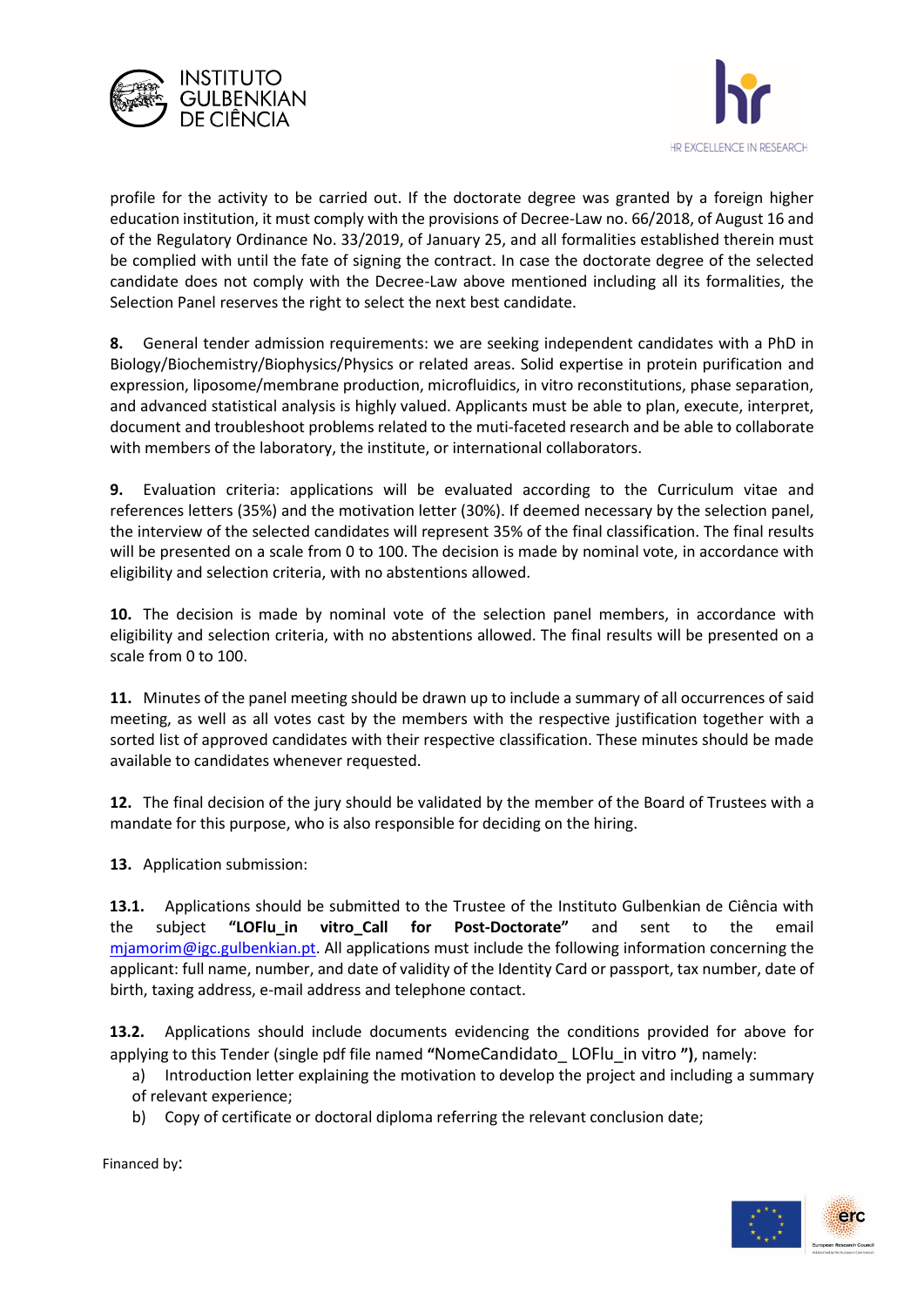



c) CV that includes the contacts of three references (name, position, mailing address, phone number and email address);

d) List of up to 3 most relevant publications and reasons for selecting them;

e) Other documents relevant to assess the application and the capacity in the related scientific area.

All candidates (taxpayers in Portugal) are required to present evidence of fulfilment of their individual obligations towards the Portuguese Tax Authority and Social Security. Failure to comply with this requirement will be considered as a reason for exclusion from the selection process.

**13.3.** The period for submitting the applications to this Tender, is between 17/06/2022 and 17/08/2022.

**14.** All applicants who fail to submit their application correctly or who fail to provide the requirements imposed by this Tender within the dates indicated or who do not meet the legal requirements necessary to be hired under a term employment contract herein are excluded from admission. In case of doubt, the panel is entitled to request further documentation to support candidate statements.

**15.** False statements by the applicants shall be punished by the law.

**16.** The list of admitted and excluded applicants, as well as the final classification list, will be published on the Instituto Gulbenkian de Ciência internet site at [http://www.igc.gulbenkian.pt.](http://www.igc.gulbenkian.pt/) The Applicants will be notified by e-mail with receipt of delivery of the notification.

## **17.** Deadline for Final Decision and Claims:

Within a maximum period of 90 days, counting from the deadline for the submission of the applications, the final decision of the selection panel shall be announced. After being notified of the panel's decision, applicants shall have 10 working days to issue an opinion.

**18.** This tender is intended exclusively to fill this specific vacancy and can be terminated at any time until the approval of the final candidate list, expiring with the respective occupation of said vacancy.

**19.** The hiring decision may, by duly substantiated act of the member of the Board of Trustees mandated for this purpose, be revoked for reasons of strategic management, determined by the reorganization of the organic unit in question or by unforeseeable supervening circumstances at the date of approval of the list of final ranking of candidates, relating to the assumptions of the decision to hire and based on reasons of manifest public and institutional interest that justify it.

## **20.** Non-discrimination and equal access policy:

The Instituto Gulbenkian de Ciência of the Calouste Gulbenkian Foundation actively promotes a nondiscrimination and equal access policy, so that no candidate can be privileged, benefited, harmed or deprived of any right or exempt from any duty on grounds, in particular, of ancestry, age, sex, sexual orientation, marital status, family and economic conditions, education, origin or social condition, genetic heritage, reduced work capacity, disability, chronic illness, nationality, ethnic origin or race, origin territory, language, religion, political or ideological beliefs and trade union membership.